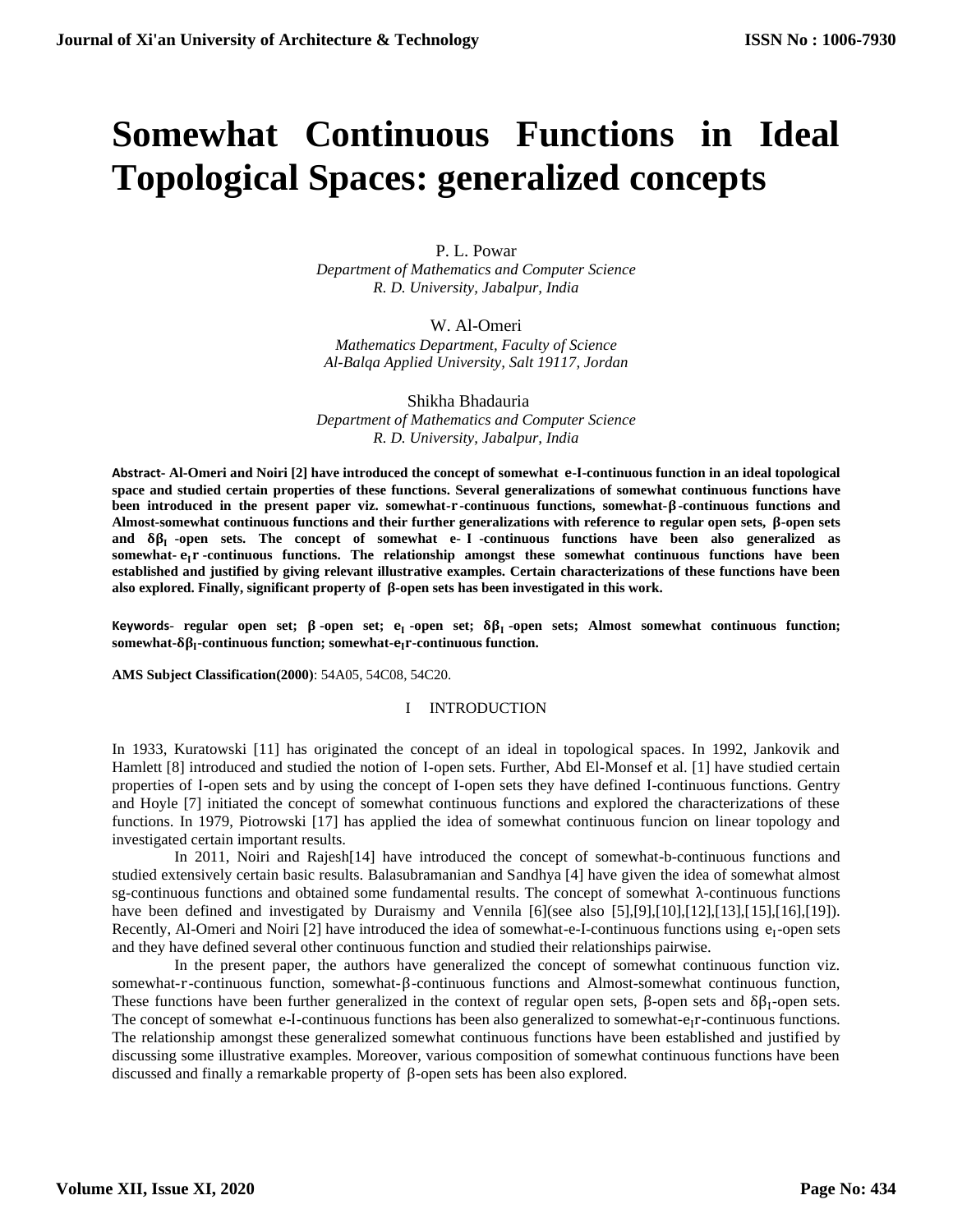# II PRE-REQUISITES

Let  $(X, \Omega, I)$  be an ideal topological space. The collection of closed sets of X is denoted by F. The closure and interior of a subset A of X are denoted by  $cl(A)$  and  $Int(A)$  respectively.

**Definition 2.1** [2] An ideal I on topological space  $(X, \Omega)$  is a nonempty collection of subsets of X, which satisfies the following conditions:

•  $A \in I$  and  $B \subset A$  implies  $B \in I$ ,

•  $A \in I$  and  $B \in I$  implies  $A \cup B \in I$ .

Then the triplet (X,Ω, I) is called an **ideal topological space.**

**Definition 2.2** [2] (see also [1],[3]) Let  $(X, \Omega, I)$  be an ideal topological space. For a set  $A \subset X$ ,  $A^*(I, \Omega) = \{x \in X | U \cap A \notin I \text{ for every } U \in \Omega(x)\}\$ 

where  $\Omega(x) = \{U \in \Omega | x \in U\}$ , is called the **local function** of A with respect to  $\Omega$  and I. A<sup>\*</sup>(I,  $\Omega$ ) is simply denoted by A<sup>\*</sup>. The cl<sup>\*</sup> operator is defined as  $cl^*(A) = A \cup A^*$  and is known as the Kuratowski closure operator. X<sup>\*</sup> is often a proper subset of X.

**Definition 2.3** [2] A subset A of an ideal topological space (X,Ω, I) is said to be **R-I-open**(resp. R-I-closed) if  $A = Int(cl^*(A))$ (resp.  $A = cl^*(Int(A))$ ). The  $\delta$ -**I-interior** of A is the union of all R-I-open sets of X contained in A and is denoted by  $\delta Int_I(A)$ .

**Definition 2.4** [2] Let  $(X, \Omega, I)$  be an ideal topological space. Then a point  $x \in X$  is called a **δ-I-cluster point** of A if Int(cl<sup>\*</sup>(U))  $\cap$  A  $\neq$   $\varphi$  for each open set U containing x. The family of all  $\delta$ -I-cluster points of A is called the  $\delta$ **-I-closure** of A and is denoted by  $\delta$ cl<sub>I</sub>(A).

**Definition 2.5** A subset A of an ideal topological space  $(X, \Omega, I)$  is said to be:

- 1. regular open [18] if  $A = Int(cl(A)),$
- 2. β-open [18] if  $A \subset cl(Int(cl(A))),$
- 3. e<sub>I</sub>-open [2]  $A \subset cl(\delta Int_I(A)) \cup Int(\delta cl_I(A)),$
- 4.  $\delta\beta_I$ -open [3] if  $A \subset cl(Int(\delta cl_I(A))).$

The family of regular open sets,  $\beta$ -open sets,  $e_1$ -open sets and  $\delta\beta_1$ -open sets are denoted by RO(X),  $\beta O(X)$ ,  $e_1O(X)$ and  $\delta \beta_I O(X)$ , respectively.

**Definition 2.6** [2] A function f:  $(X_1, \Omega_1) \to (X_2, \Omega_2)$  is said to be **somewhat continuous** if for each  $V \in \Omega_2$  and  $f^{-1}(V) \neq \phi$  there exist  $U \in \Omega_1$  such that  $U \neq \phi$  and  $U \subset f^{-1}(V)$ .

**Definition 2.7** [2] A function f:  $(X_1, \Omega_1, I_1) \to (X_2, \Omega_2)$  is said to be **somewhat <b>e-I-continuous** if for every  $V \in \Omega_2$ and  $f^{-1}(V) \neq \phi$  there exists  $U \in e_1O(X_1)$  such that  $U \neq \phi$  and  $U \subset f^{-1}(V)$ .

## III GENERALIZED SOMEWHAT CONTINUOUS FUNCTIONS

In this section, we have introduced the generalized versions of somewhat continuous function with illustrative examples. The inter relations of these functions have been also established and shown in figure 1.

## • **Somewhat-r-continuous functions**

**Definition 3.1** A function f:  $(X_1, \Omega_1) \to (X_2, \Omega_2)$  is said to be **somewhat-r-continuous** if for each  $V \in RO(X_2)$ and  $f^{-1}(V) \neq \phi$ ,  $\exists$   $U \in \Omega_1$  such that  $U \neq \phi$  and  $U \subset f^{-1}(V)$ .

**Remark 3.1** By referring Definition 2.6 and Definition 3.1, it is clear that every somewhat continuous function is somewhat-r-continuous but the converse may not hold necessarily. For the converse part following example may be referred.

**Example 3.1** Let  $X_1 = \{a_1, a_2, a_3, a_4\}$  be a non-empty set with the topology  $\Omega_1 = \{\phi, X_1, \{a_1\}, \{a_2\}, \{a_1, a_2\}\}\.$ Consider  $X_2 = \{b_1, b_2, b_3, b_4\}$  with the topology  $\Omega_2 = \{\phi, X_2, \{b_1\}, \{b_2\}, \{b_1, b_2\}, \{b_2, b_3\}, \{b_1, b_2, b_3\}\}$ . The collection of closed sets is  $F_2 = {\phi, X_2, {b_2, b_3, b_4}, {b_1, b_3, b_4}, {b_3, b_4}, {b_1, b_4}, {b_1, b_4}}$ . Now, applying Definition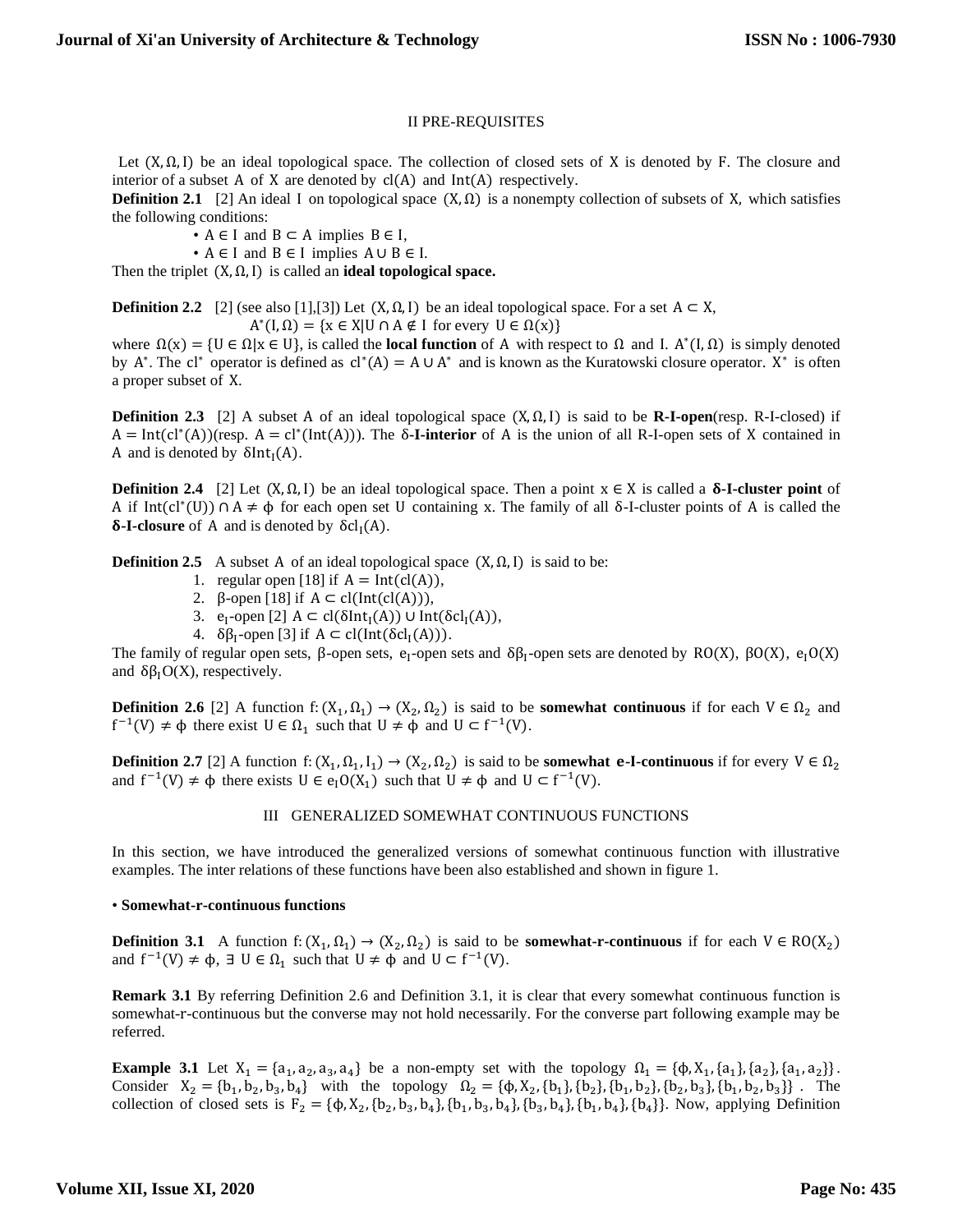2.5, we compute,  $RO(X_2) = {\phi, X_2, \{b_1\}, \{b_2, b_3\}}$ . The function f:  $(X_1, \Omega_1) \rightarrow (X_2, \Omega_2)$  is defined by  $f(a_1) =$  $b_1$ ,  $f(a_2) = b_3$ ,  $f(a_3) = b_2$ ,  $f(a_4) = b_4$ . First, we show that the function f is somewhat-r-continuous. Let  $V = \{b_1\} \in$ RO(X<sub>2</sub>) and  $f^{-1}(\{b_1\}) = \{a_1\} \neq \emptyset$  and there exists  $U = \{a_1\} \in \Omega_1$  such that  $U \neq \emptyset$  and  $U \subset f^{-1}(V)$ . Similarly, for the other regular open sets of  $X_2$ , there exists  $U \in \Omega_1$  such that the condition  $U \subset f^{-1}(V)$  holds. **Hence, the function <b>f** is somewhat-**r**-continuous. Next, we show that the function f is not somewhat continuous function. For  $V = \{b_2\} \in \Omega_2$ ,  $f^{-1}(V) = \{a_3\}$  but there **does not exist** any  $U \in \Omega_1$  such that  $U \neq \emptyset$  and  $U \subset f^{-1}(V)$ . **Therefore, the function is not somewhat continuous.**

**Remark 3.2** Referring Definition 3.1 and Definition 2.7, it has been noted that somewhat-r-continuous functions and somewhat e -I-continuous functions are independent of one another. The examples below supports this statement.

**Example 3.2** Let  $X_1 = \{a_1, a_2, a_3, a_4\}$  be a non-empty set with the topology  $\Omega_1 = \{\phi, X_1, \{a_1\}, \{a_2\}, \{a_1, a_2\}\}\.$  Let  $I_1 = {\phi, {a_1}}$  $\}$  and referring Definition 2.5, we obtain,  $e_1O(X_1) =$  $\{\varphi, X_1, \{a_1\}, \{a_2\}, \{a_1, a_2\}, \{a_2, a_3\}, \{a_1, a_4\}, \{a_2, a_4\}, \{a_1, a_3\}, \{a_1, a_2, a_3\}, \{a_2, a_3, a_4\}, \{a_3, a_4, a_1\}, \{a_4, a_1, a_2\}\}$ Consider  $X_2 = \{b_1, b_2, b_3, b_4\}$  with the topology  $\Omega_2 = \{\phi, X_2, \{b_1\}, \{b_2\}, \{b_1, b_2\}, \{b_2, b_3\}, \{b_1, b_2, b_3\}\}$ . The collection of closed sets is  $F_2 = {\phi, X_2, \{b_2, b_3, b_4\}, \{b_1, b_3, b_4\}, \{b_3, b_4\}, \{b_1, b_4\}, \{b_4\}}$ . Now, again applying Definition 2.5, we compute,  $RO(X_2) = \{\phi, X_2, \{b_1\}, \{b_2, b_3\}\}\.$  The function f:  $(X_1, \Omega_1) \rightarrow (X_2, \Omega_2)$  is defined by  $f(a_1) = b_1$ ,  $f(a_2) = b_3$ ,  $f(a_3) = b_2$ ,  $f(a_4) = b_4$ . Now, we show that the function f is somewhat-r-continuous. Let  $V = \{b_2, b_3\} \in RO(X_2)$  and  $f^{-1}(\{b_2, b_3\}) = \{a_3, a_2\} \neq \emptyset$  and there exists  $U = \{a_2\} \in \Omega_1$  such that  $U \neq \emptyset$  and  $U \subset f^{-1}(V)$ . Similarly, it has been verified for the other regular open sets V of  $X_2$ , there exists  $U(\neq \phi) \in \Omega_1$  such that the condition  $U \subset f^{-1}(V)$  holds. **Hence, the function f is somewhat-r-continuous.** But for  $V = \{b_2\} \in \Omega_2$ ,  $f^{-1}(\{b_2\}) = \{a_3\}$ , there **does not exist** any  $U \in e_1O(X_1)$  such that  $U \neq \phi$  and  $U \subset f^{-1}(V)$ . **Therefore, the function is not somewhat --continuous.**

**Example 3.3** Let  $X_1 = \{a_1, a_2, a_3, a_4\}$  be a non-empty set with the topology  $\Omega_1 =$  $\{\phi, X_1, \{a_2\}, \{a_4\}, \{a_2, a_4\}, \{a_2, a_3\}, \{a_2, a_3, a_4\}, \{a_4, a_1, a_2\}\}$ . The collection of closed sets is  $F_1 =$  $\{\phi, X_1, \{a_1, a_3, a_4\}, \{a_1, a_2, a_3\}, \{a_1, a_3\}, \{a_1, a_4\}, \{a_3\}\}\.$  Considering  $I_1 = \{\phi, \{a_1\}\}\$  and referring Definition 2.5, we btain,  $e_1O(X_1) =$  $\{\phi, X_1, \{a_2\}, \{a_3\}, \{a_4\}, \{a_2, a_3\}, \{a_3, a_4\}, \{a_2, a_4\}, \{a_1, a_4\}, \{a_1, a_2, a_3\}, \{a_2, a_3, a_4\}, \{a_1, a_3, a_4\}, \{a_4, a_1, a_2\}\}.$  Let  $X_2 =$  ${b_1, b_2, b_3, b_4}$  and topology  $\Omega_2 = {\phi, X_1, \{b_2\}, \{b_4\}, \{b_2, b_4\}, \{b_2, b_3\}, \{b_2, b_3, b_4\}, \{b_4, b_1, b_2\}}$ . Applying Definition 2.5, we compute,  $RO(X_2) = \{\phi, X_2, \{b_4\}, \{b_2, b_3\}\}\.$  The function f:  $(X_1, \Omega_1) \rightarrow (X_2, \Omega_2)$  is defined by  $f(a_3) = b_4$ ,  $f(a_1) = b_3$ ,  $f(a_2) = b_2$ ,  $f(a_4) = b_1$ . First, we show the function f is somewhat e-I-continuous function. For  $V = \{b_4\} \in \Omega_2$ ,  $f^{-1}(\{b_4\}) = \{a_3\} \neq \emptyset$  and there exists  $U = \{a_1\} \in e_1O(X_1)$  such that  $U \neq \emptyset$  and  $U \subset$  $f^{-1}(V)$ . Similarly, for the other regular open sets of  $X_2$ ,  $\exists U (\neq \phi) \in e_1O(X_1)$  such that the condition  $U \subset f^{-1}(V)$ holds. **Hence, the function is somewhat --continuous function.** Next, we show that the function f is not somewhat-r-continuous. For  $V = \{b_4\} \in RO(X_2)$ ,  $f^{-1}(\{b_4\}) = \{a_3\}$  but there **exists no**  $U(\neq \phi) \in \Omega_1$  satisfying the condition  $U \subset f^{-1}(V)$ . **Therefore, the function f** is not somewhat-**r**-continuous.

We now define somewhat-β-continuous functions, which is the generalization of somewhat continuous functions (cf. Definition 2.6).

# • **Somewhat--continuous functions**

**Definition 3.2** A function f:  $(X_1, \Omega_1) \to (X_2, \Omega_2)$  is called as **somewhat-β-continuous** if for every  $V \in \Omega_2$  and  $f^{-1}(V) \neq \phi$  there exists  $U \in \beta O(X_1)$  such that  $U \neq \phi$  and  $U \subset f^{-1}(V)$ .

**Remark 3.3** It is a direct consequence of Definition 2.6 and Definition 3.2 that each somewhat continuous function is somewhat-β-continuous although the converse may not be valid always. The non validation of the converse part has been assured by the following example.

**Example 3.4** Let  $X_1 = \{a_1, a_2, a_3, a_4\}$  be a non-empty set with its topology  $\Omega_1 =$  $\{\phi, X_1, \{a_1\}, \{a_2, a_3\}, \{a_1, a_2, a_3\}\}\.$  The collection of closed sets is  $F_1 = \{\phi, X_1, \{a_2, a_3, a_4\}, \{a_1, a_4\}, \{a_4\}\}\.$  By applying Definition 2.5, we calculate,  $\beta O(X_1) =$  $\{\varphi, X_1, \{a_1\}, \{a_2\}, \{a_3\}, \{a_1, a_2\}, \{a_2, a_3\}, \{a_3, a_4\}, \{a_1, a_4\}, \{a_2, a_4\}, \{a_1, a_3\}, \{a_1, a_2, a_3\}, \{a_2, a_3, a_4\}, \{a_3, a_4, a_1\}, \{a_4, a_1, a_2\}$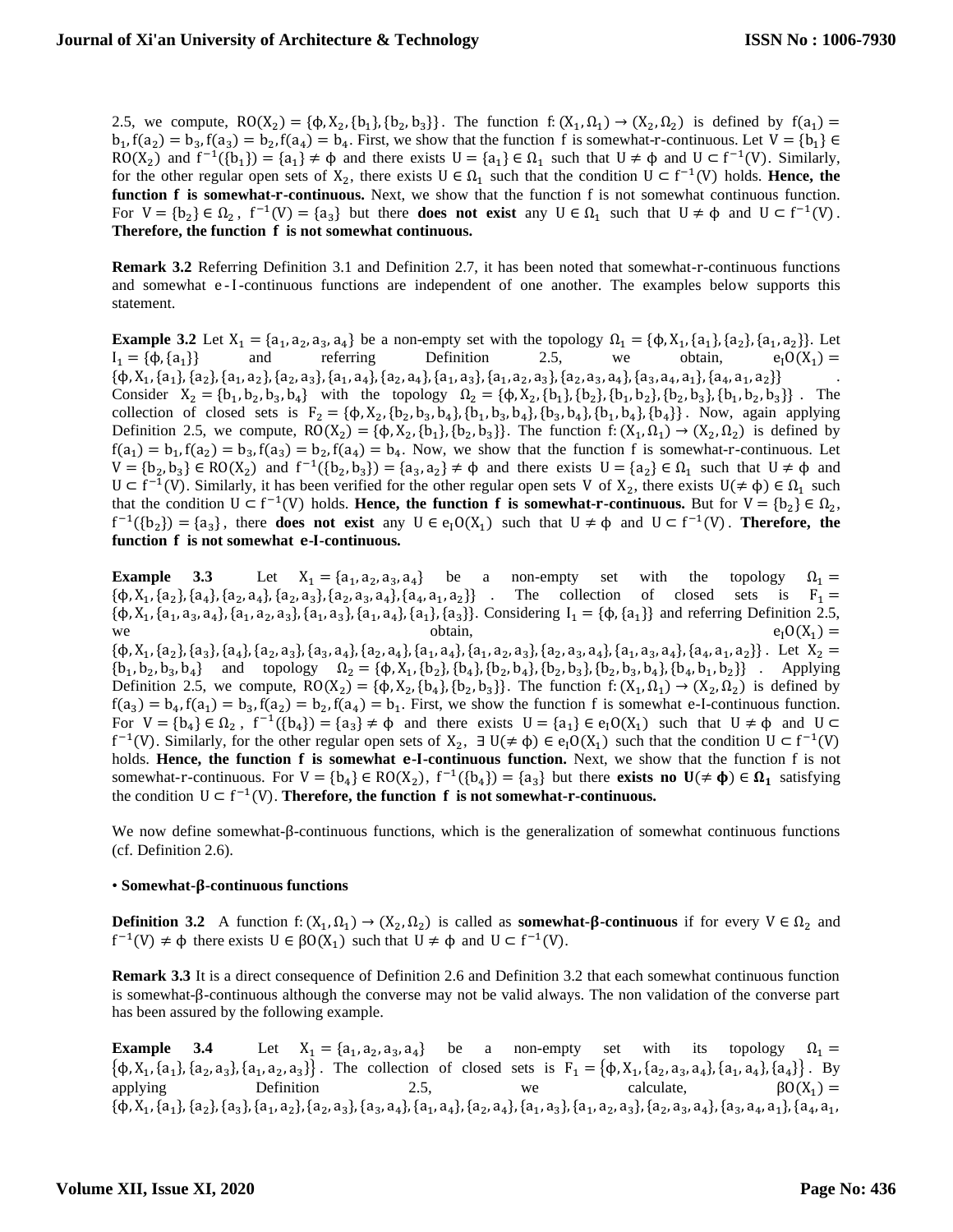$a_2$ }}. Next, we consider  $X_2 = \{b_1, b_2, b_3, b_4\}$  with the topology  $\Omega_2 = \{\phi, X_2, \{b_1\}, \{b_3\}, \{b_1, b_3\}\}\.$  Referring Definition 2.5, we compute,  $RO(X_2) = {\phi, X_2, \{b_1\}, \{b_3\}}$ . The function f:  $(X_1, \Omega_1) \rightarrow (X_2, \Omega_2)$  is defined by  $f(a_1) = b_3, f(a_2) = b_1, f(a_3) = b_4, f(a_4) = b_2$ . It can be easily verified that for  $V = \{b_1\} \in \Omega_2$ ,  $f^{-1}(\{b_1\}) = \{a_2\} \neq 0$  $\phi$  and there exists  $U = \{a_2\} \in \beta O(X_1)$  such that  $U \neq \phi$  and  $U \subset f^{-1}(V)$ . Similarly, it has been verified that for the remaining open sets V of  $X_2$ ,  $\exists U \in \beta O(X_1)$  such that the condition  $U \subset f^{-1}(V)$  holds. **Hence, the mapping f is somewhat-** $\beta$ **-continuous**. Next, we show that the mapping f is not somewhat continuous function. For  $V = \{b_1\} \in$  $\Omega_2$ ,  $f^{-1}(V) = \{a_2\}$  but there **does not exist** any  $U \in \Omega_1$  such that  $U \neq \emptyset$  and  $U \subset f^{-1}(V)$ . **Therefore, the mapping is not somewhat continuous.**

**Remark 3.4** In view of Definition 3.1 and Definition 3.2, it is quite clear that somewhat-r-continuous function and somewhat-β-continuous function are independent of each other. In support of our assertion, we have constructed the following examples.

**Example 3.5** Let  $X_1 = \{a_1, a_2, a_3, a_4\}$  be a non-empty set with the topology  $\Omega_1 = \{\phi, X_1, \{a_2\}, \{a_3\}, \{a_2, a_3\}\}\.$ Applying Definition 2.5, we calculate,  $\beta O(X_1) =$  $\{\phi, X_1, \{a_2\}, \{a_3\}, \{a_2, a_3\}, \{a_1, a_2\}, \{a_3, a_4\}, \{a_2, a_4\}, \{a_1, a_3\}, \{a_1, a_2, a_3\}, \{a_2, a_3, a_4\}, \{a_1, a_3, a_4\}, \{a_4, a_1, a_2\}\}$ . Let  $X_2 = \{b_1, b_2, b_3, b_4\}$  with the topology  $\Omega_2 = \{\phi, X_2, \{b_1\}, \{b_2\}, \{b_1, b_2\}, \{b_2, b_3\}, \{b_1, b_2, b_3\}\}\.$  The collection of closed sets corresponding to  $\Omega_2$  is  $F_2 = {\phi, X_2, {b_2, b_3, b_4}}, {b_1, b_3, b_4}, {b_3, b_4}, {b_1, b_4}, {b_1, b_4}, {b_4}\}$ . Again referring Definition 2.5, we compute,  $RO(X_2) = \{\phi, X_2, \{b_1\}, \{b_2, b_3\}\}\.$  The function f:  $(X_1, \Omega_1) \rightarrow (X_2, \Omega_2)$  is defined by  $f(a_1) = b_2, f(a_2) = b_1, f(a_3) = b_3, f(a_4) = b_4$ . Now, we show that the mapping f is somewhat-r-continuous. Let  $V = \{b_1\} \in RO(X_2)$ ,  $f^{-1}(\{b_1\}) = \{a_2\} \neq \emptyset$  and there exists  $U = \{a_2\} \in \Omega_1$  such that  $U \neq \emptyset$  and  $U \subset f^{-1}(V)$ . Similarly, it has been verified that the condition  $U \subset f^{-1}(V)$   $\forall V \in RO(X_2)$  and for some  $U \in \Omega_1$  holds. **Hence, the mapping is somewhat--continuous.** Next, we show that the mapping f is not somewhat-β-continuous function. For  $V = \{b_2\} \in \Omega_2$ ,  $f^{-1}(V) = \{a_1\}$  but there **does not exist** any  $U \in \beta O(X_1)$  such that  $U \neq \emptyset$  and  $U \subset f^{-1}(V)$ . Therefore, the mapping f is not somewhat- $\beta$ -continuous.

**Example** 3.6 Let  $X_1 = \{a_1, a_2, a_3, a_4\}$ be a non-empty set with the topology  $\Omega_1 =$ <br>using Definition 2.5, we compute,  $\beta O(X_1) =$  $\{\phi, X_1, \{a_1\}, \{a_2, a_3\}, \{a_1, a_2, a_3\}$ . By using Definition 2.5, we compute,  $\beta O(X_1) =$  $\{\varphi, X_1, \{a_1\}, \{a_2\}, \{a_3\}, \{a_1, a_2\}, \{a_2, a_3\}, \{a_3, a_4\}, \{a_1, a_4\}, \{a_2, a_4\}, \{a_1, a_3\}, \{a_1, a_2, a_3\}, \{a_2, a_3, a_4\}, \{a_1, a_3, a_4\}, \{a_4, a_1, a_2\}$  $a_2$ }}. Let  $X_2 = \{b_1, b_2, b_3, b_4\}$  with the topology  $\Omega_2 = \{\phi, X_2, \{b_1\}, \{b_3\}, \{b_1, b_3\}\}\.$  Applying Definition 2.5, we calculate,  $RO(X_2) = \{\phi, X_2, \{b_1\}, \{b_3\}\}\.$  The function  $f: (X_1, \Omega_1) \to (X_2, \Omega_2)$  is defined by  $f(a_1) = b_3, f(a_2) =$  $b_1$ ,  $f(a_3) = b_4$ ,  $f(a_4) = b_2$ . Now, we show that the function f is somewhat-β-continuous. Let  $V = {b_3} \in Ω_2$ ,  $f^{-1}(\{b_3\}) = \{a_1\} \neq \emptyset$  and there exists  $U = \{a_1\} \in \beta O(X_1)$  such that  $U \neq \emptyset$  and  $U \subset f^{-1}(V)$ . Similarly, for the remaining open sets of  $X_2$ , there exists  $U(\neq \phi) \in \beta O(X_1)$  such that the condition  $U \subset f^{-1}(V)$  holds. **Hence, the function <b>f** is somewhat-β-continuous. Next, we show that the function f is not somewhat-r-continuous function. For  $V = \{b_1\} \in RO(X_2)$ ,  $f^{-1}(V) = \{a_2\}$  but there **does not exist** any  $U \in \Omega_1$  such that  $U \neq \emptyset$  and  $U \subset f^{-1}(V)$ . **Therefore, the function is not somewhat--continuous.**

We are now set to define a more generalized form of continuous function, which is somewhat- βr -continuous function and it is a generalization of somewhat- r -continuous functions and somewhat-β-continuous functions (cf. Definition 3.1 and Definition 3.2). • **Somewhat--continuous functions**

**Definition 3.3** A function f:  $(X_1, \Omega_1) \to (X_2, \Omega_2)$  is known as **somewhat-βr-continuous** if for  $V \in RO(X_2)$  and  $f^{-1}(V) \neq \phi$ ,  $\exists$  U  $\in \beta O(X_1)$  such that  $U \neq \phi$  and  $U \subset f^{-1}(V)$ .

**Remark 3.5** Each somewhat-r-continuous function is somewhat-βr-continuous when we refer to Definition 3.1 and Definition 3.3 but it is not necessary that the converse be true and its validation has been assured by the following counter example.

**Example 3.7** Let  $X_1 = \{a_1, a_2, a_3, a_4\}$  be a non-empty set with its topology  $\Omega_1 = \{\phi, X_1, \{a_1\}, \{a_2, a_3\}, \{a_1, a_2, a_3\}\}.$ The collection of closed sets is  $F_1 = {\phi, X_1, \{a_2, a_3, a_4\}, \{a_1, a_4\}, \{a_4\}}$ . By referring Definition 2.5, we calculate,  $βO(X_1) =$ 

 $\{\varphi, X_1, \{a_1\}, \{a_2\}, \{a_3\}, \{a_1, a_2\}, \{a_2, a_3\}, \{a_3, a_4\}, \{a_1, a_4\}, \{a_2, a_4\}, \{a_1, a_3\}, \{a_1, a_2, a_3\}, \{a_2, a_3, a_4\}, \{a_3, a_4, a_1\}, \{a_4, a_1, a_2\}$  $a_2$ }}. Next, we consider  $X_2 = \{b_1, b_2, b_3, b_4\}$  with the topology  $\Omega_2 = \{\phi, X_2, \{b_1\}, \{b_3\}, \{b_1, b_3\}\}\.$  Considering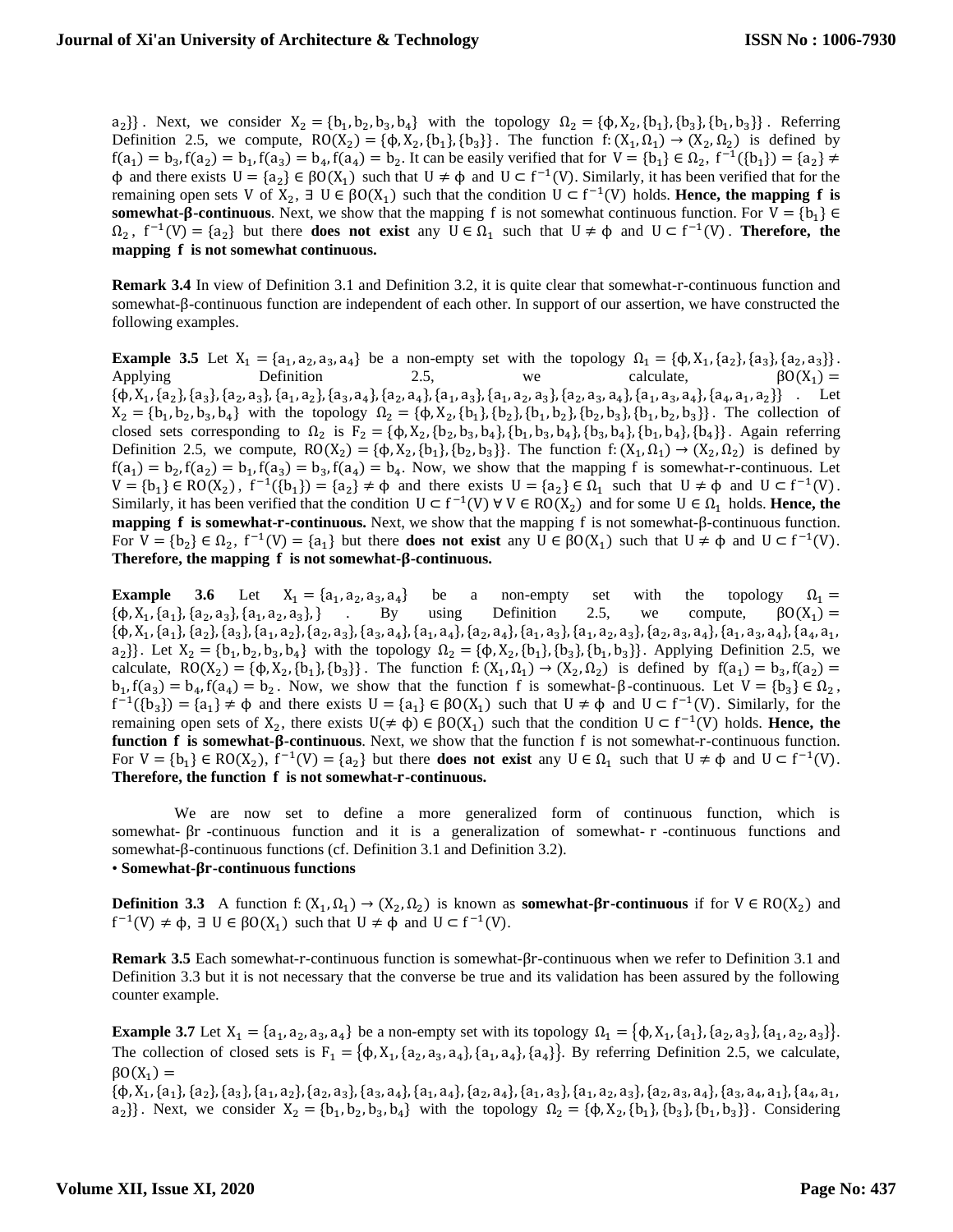Definition 2.5, we compute,  $RO(X_2) = {\phi, X_2, \{b_1\}, \{b_3\}}$ . The mapping f:  $(X_1, \Omega_1) \rightarrow (X_1, \Omega_1)$  is defined by  $f(a_1) = b_2, f(a_2) = b_3, f(a_3) = b_1, f(a_4) = b_4$ . Now, we show that the function f is somewhat- $\beta$ r-continuous. For  $V = \{b_3\} \in RO(X_2), f^{-1}(\{b_3\}) = \{a_2\} \neq \emptyset$  and there exists  $U = \{a_2\} \in BO(X_1)$  such that  $U \subset f^{-1}(V)$ . Similarly for all other regular open sets V of  $X_2$ ,  $\exists U \in \beta O(X_1)$  such that the condition  $U \subset f^{-1}(V)$  holds. **Hence, the mapping f** is somewhat- $\beta$ **r**-continuous. But for  $V = \{b_3\} \in RO(X_2)$ ,  $f^{-1}(\{b_3\}) = \{a_2\}$  and there **does not exist** any  $U \in \Omega_1$  such that  $U \subset f^{-1}(V)$ . **Therefore, the mapping f is not somewhat-r-continuous.** 

**Remark 3.6** It is a right way consequence of Definition 3.2 and Definition 3.3 that every somewhat-β-continuous function is somewhat-βr-continuous but the converse might not be essentially true. So as to support this statement, the subsequent example could be referred.

**Example 3.8** Let  $X_1 = \{a_1, a_2, a_3, a_4\}$  be a non-empty set with the topology  $\Omega_1 =$  $\{\phi, X_1, \{a_1\}, \{a_3\}, \{a_1, a_3\}, \{a_2, a_3\}, \{a_1, a_2, a_3\}\}$  . The collection of closed sets is  $F_1 =$  $\{\phi, X_1, \{a_2, a_3, a_4\}, \{a_2, a_4\}, \{a_4\}, \{a_1, a_4\}, \{a_1, a_2, a_4\}\}$ . Applying Definition 2.5, we obtain,  $\beta O(X_1)$  =  $\{\phi, X_1, \{a_1\}, \{a_3\}, \{a_1, a_3\}, \{a_2, a_3\}, \{a_1, a_2, a_3\}, \{a_3, a_4\}, \{a_1, a_4\}, \{a_2, a_3, a_4\}, \{a_3, a_4, a_1\}\}\.$  Next, we consider  $X_2 =$  ${b_1, b_2, b_3, b_4}$  with the topology  $\Omega_2 = {\phi, X_2, \{b_2\}, \{b_3\}, \{b_2, b_3\}, \{b_1, b_3\}, \{b_1, b_2, b_3\}}$ . Considering Definition 2.5, we calculate,  $RO(X_2) = {\phi, X_2, \{b_2\}, \{b_1, b_3\}}$ . The function  $f: (X_1, \Omega_1) \rightarrow (X_2, \Omega_2)$  is defined by  $f(a_1) =$  $b_2$ ,  $f(a_2) = b_4$ ,  $f(a_3) = b_1$ ,  $f(a_4) = b_3$ . Now, we show that the function f somewhat- $\beta$ r-continuous function. For  $V = \{b_2\} \in RO(X_2)$ ,  $f^{-1}(\{b_2\}) = \{a_1\} \neq \emptyset$  and there exists  $U = \{a_1\} \in BO(X_1)$  such that  $U \neq \emptyset$  and  $U \subset$  $f^{-1}(V)$ . Similarly, the condition  $U \subset f^{-1}(V)$  ∀  $V \in RO(X_2)$  and for some  $U \in \beta O(X_1)$  holds. **Hence, the function is somewhat--continuous function.** Next, we show that the function f is not somewhat-β-continuous function. For  $V = \{b_3\} \in \Omega_2$ ,  $f^{-1}(V) = \{a_4\}$  but there **exists no**  $U(\neq \phi) \in \beta O(X_1)$  satisfy the condition  $U \subset f^{-1}(V)$ . Therefore, the function f is not somewhat- $\beta$ -continuous.

Next, we define somewhat-  $\delta \beta_I$  -continuous function, which is the generalization of somewhat-β-continuous function.

# • Somewhat-δβ<sub>I</sub>-continuous functions

**Definition 3.4** A function f:  $(X_1, \Omega_1, I_1) \rightarrow (X_2, \Omega_2)$  is known as **somewhat-δβ<sub>1</sub>-continuous** if for each  $V \in \Omega_2$ and  $f^{-1}(V) \neq \phi$  there exists  $U \in \delta \beta_1 O(X_1)$  such that  $U \neq \phi$  and  $U \subset f^{-1}(V)$ .

**Remark 3.7** Noticing Definition 3.2 and Definition 3.4, it is clear that each somewhat-β-continuous function is somewhat- $\delta\beta_I$ -continuous but it is not essential that the converse holds. The following example has been encouraged this assertion.

**Example 3.9** Let  $X_1 = \{a_1, a_2, a_3, a_4\}$  be a non-empty set with the topology  $\Omega_1 =$  $\{\boldsymbol{\phi}, \mathrm{X}_1, \{\mathrm{a}_1\}, \{\mathrm{a}_3\}, \{\mathrm{a}_1, \mathrm{a}_3\}, \{\mathrm{a}_1, \mathrm{a}_2\}, \{\mathrm{a}_1, \mathrm{a}_2, \mathrm{a}_3\}, \{\mathrm{a}_3, \mathrm{a}_4, \mathrm{a}_1\}$ of closed sets is  $F_1 =$  $\{\phi, X_1, \{a_2\}, \{a_4\}, \{a_3, a_4\}, \{a_2, a_4\}, \{a_1, a_2, a_4\}, \{a_2, a_3, a_4\}\}\.$  Considering  $I_1 = \{\phi, \{a_2\}\}\$  and using Definition 2.5, we calculate,  $) = \{ \varphi, X_1, \{a_1\}, \{a_3\}, \{a_1, a_2\}, \{a_3, a_4\}, \{a_1, a_4\}, \{a_1, a_3\}, \{a_1, a_2, a_3\}, \{a_3, a_4, a_1\}, \{a_4, a_1, a_2\} \}$ and  $\delta \beta_1 O(X_1$  $\delta \beta_1 O(X_1) =$ 

 $\{\varphi, X_1, \{a_1\}, \{a_2\}, \{a_3\}, \{a_1, a_2\}, \{a_2, a_3\}, \{a_3, a_4\}, \{a_1, a_3\}, \{a_1, a_4\}, \{a_1, a_2, a_3\}, \{a_2, a_3, a_4\}, \{a_1, a_3, a_4\}, \{a_4, a_1, a_2\}\}.$  $X_2 = \{b_1, b_2, b_3, b_4\}$  with the topology  $\Omega_2 = \{\phi, X_2, \{b_2\}, \{b_4\}, \{b_2, b_4\}, \{b_2, b_3\}, \{b_2, b_3, b_4\}, \{b_4, b_1, b_2\}\}\.$  The function  $f: (X_1, \Omega_1) \to (X_2, \Omega_2)$  is defined by  $f(a_1) = b_3$ ,  $f(a_2) = b_4$ ,  $f(a_3) = b_2$ ,  $f(a_4) = b_1$ . Now, we show that the function f is somewhat- $\delta \beta_1$ -continuous. Let  $V = \{b_4\} \in \Omega_2$  and  $f^{-1}(\{b_4\}) = \{a_2\} \neq \emptyset$  and there exists  $U =$  $\{a_2\} \in \delta \beta_1 O(X_1)$  such that  $U \neq \phi$  and  $U \subset f^{-1}(V)$ . Similarly, for the remaining open sets of  $X_2$ ,  $\exists U(\neq \phi) \in$  $\delta \beta_1 O(X_1)$  such that the condition  $U \subset f^{-1}(V)$  holds. **Hence, the function f is somewhat-** $\delta \beta_1$ **-continuous.** Next, we show that the function f is not somewhat- $\beta$ -continuous. For  $V = \{b_4\} \in \Omega_2$ ,  $f^{-1}(\{b_4\}) = \{a_2\}$  but there **does not** exist any  $U \in \beta O(X_1)$  such that  $U \neq \phi$  and  $U \subset f^{-1}(V)$ . **Therefore, the function f** is not **somewhat--continuous.**

**Remark 3.8** In view of Definition 3.3 and Definition 3.4, it may be noted that the concepts of somewhat-δβ<sub>I</sub>-continuous function and somewhat-βr-continuous function are independent of one another. For this assertion the following examples may be referred.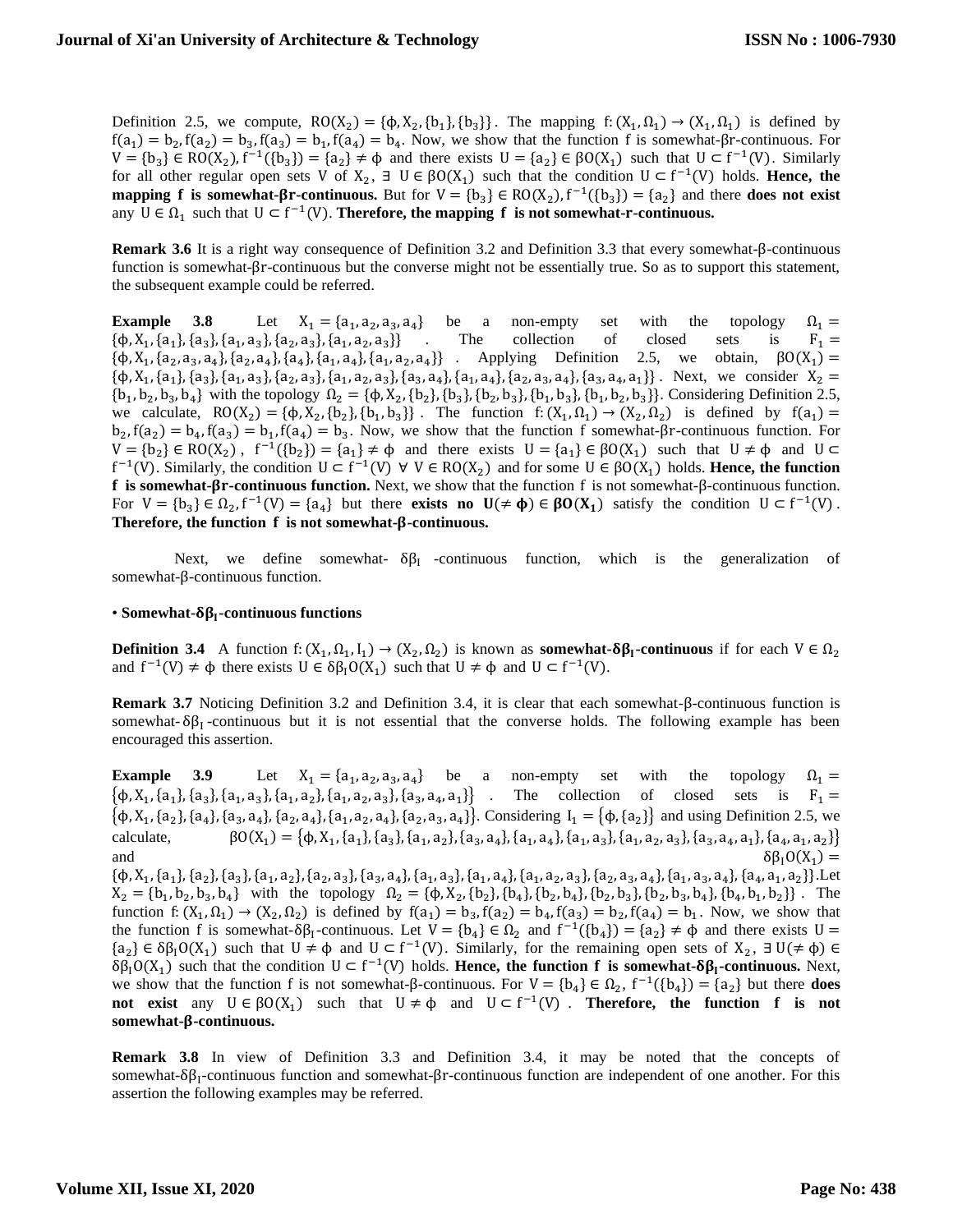**Example 3.10** Let  $X_1 = \{a_1, a_2, a_3, a_4\}$  be the non-empty set with the topology  $\Omega_1 =$  $\{\phi, X_1, \{a_3\}, \{a_4\}, \{a_3, a_4\}, \{a_2, a_3\}, \{a_2, a_3, a_4\}, \{a_4, a_1, a_3\}\}\.$  Considering  $I_1 = \{\phi, \{a_2\}\}\$  and referring Definition 2.5, we obtain,  $\beta O(X_1) = {\phi, X_1, \{a_3\}, \{a_4\}, \{a_2, a_3\}, \{a_3, a_4\}, \{a_1, a_3\}, \{a_1, a_4\}, \{a_1, a_2, a_3\}, \{a_2, a_3, a_4\}, \{a_3, a_4, a_1\}}$  and  $\delta \beta_1 O(X_1) =$ 

 $\{\varphi, X_1, \{a_2\}, \{a_3\}, \{a_4\}, \{a_1, a_2\}, \{a_2, a_3\}, \{a_3, a_4\}, \{a_1, a_4\}, \{a_2, a_4\}, \{a_1, a_3\}, \{a_1, a_2, a_3\}, \{a_2, a_3, a_4\}, \{a_4, a_1, a_2\}, \{a_3, a_4\}$  $a_1$ } . Next, consider  $X_2 = \{1,2,3,4\}$  with the topology  $\Omega_2 = \{\phi, X_2, \{2\}, \{3\}, \{2,3\}, \{1,3\}, \{1,2,3\}\}\$ . Applying Definition 2.5, we compute,  $RO(X_2) = \{X_2, \phi, \{2\}, \{1,3\}\}\$ . The mapping f:  $(X_1, \Omega_1, I_1) \rightarrow (X_2, \Omega_2)$  is defined by  $f(a_1) = 3$ ,  $f(a_2) = 4$ ,  $f(a_3) = 2$ ,  $f(a_4) = 1$ . Now, we show that the function f is somewhat- $\beta$ r-continuous. For  $V =$  $\{2\} \in \text{RO}(X_2)$ ,  $f^{-1}(\{2\}) = \{a_3\} \neq \emptyset$  and there exists  $U = \{a_3\} (\neq \emptyset) \in \beta O(X_1)$  such that  $U \subset f^{-1}(V)$ . Similarly, for the other regular open sets V of  $X_2$ ,  $\exists U (\neq \varphi) \in \beta O(X_1)$  such that the condition  $U \subset f^{-1}(V)$  holds. **Hence, the function <b>f** is somewhat- $\beta$ **r**-continuous. But for  $V = \{3\} \in \Omega_2$ ,  $f^{-1}(\{3\}) = \{a_1\} \neq \emptyset$  and  $U(\neq \emptyset) \nsubseteq f^{-1}(V)$  for all  $U \in \delta\beta_1 O(X_1)$ . **Therefore, the function f is not somewhat-** $\delta\beta_1$ **-continuous.** 

**Example 3.11** In this example, we work on the same  $(X_1, \Omega_1, I_1)$  and  $(X_2, \Omega_2)$  as considered in Example 3.9. Now, we have,  $\beta O(X_1$  $\beta O(X_1) =$ 

 $\{\mathsf{b}, \mathrm{X}_1, \{\mathrm{a}_1\}, \{\mathrm{a}_3\}, \{\mathrm{a}_1, \mathrm{a}_2\}, \{\mathrm{a}_3, \mathrm{a}_4\}, \{\mathrm{a}_1, \mathrm{a}_4\}, \{\mathrm{a}_1, \mathrm{a}_3\}, \{\mathrm{a}_1, \mathrm{a}_2, \mathrm{a}_3\}, \{\mathrm{a}_2, \mathrm{a}_3, \mathrm{a}_4\}, \{\mathrm{a}_3, \mathrm{a}_4, \mathrm{a}_1\}, \{\mathrm{a}_4, \mathrm{a}_1, \mathrm{a}_2\}, \{\mathrm{a}_4, \mathrm{a}_1\}$  $\}$ ,  $\delta \beta_1 O(X_1) =$  $\{\varphi, X_1, \{a_1\}, \{a_2\}, \{a_3\}, \{a_1, a_2\}, \{a_2, a_3\}, \{a_3, a_4\}, \{a_1, a_3\}, \{a_1, a_4\}, \{a_1, a_2, a_3\}, \{a_2, a_3, a_4\}, \{a_3, a_4, a_1\}, \{a_4, a_1, a_2\}\}$ and RO(X<sub>2</sub>) = { $\phi$ , X<sub>2</sub>, { $b_4$ }, { $b_2$ ,  $b_3$ }}. The mapping f: (X<sub>1</sub>,  $\Omega_1$ , I<sub>1</sub>)  $\rightarrow$  (X<sub>2</sub>,  $\Omega_2$ ) is defined by f( $a_1$ ) =  $b_2$ , f( $a_2$ ) =  $b_4$ ,  $f(a_3) = b_1$ ,  $f(a_4) = b_3$ . Now, we show that the function f is somewhat- $\delta \beta_1$ -continuous. For  $V = \{b_2\} \in \Omega_2$ , we have  $f^{-1}(\{b_2\}) = \{a_1\} \neq \emptyset$  and there exists  $U = \{a_1\} \in \delta\beta_1 O(X_1)$  such that  $U \neq \emptyset$  and  $U \subset f^{-1}(V)$ . Similarly, for the remaining open sets of  $X_2$ ,  $\exists U (\neq \phi) \in \delta \beta_1 O(X_1)$  satisfy the condition  $U \subset f^{-1}(V)$ . **Hence, the function f is somewhat-** $\delta \beta_1$ **-continuous.** But for  $V = \{b_4\} \in RO(X_2)$ ,  $f^{-1}(V) = \{a_2\}$ , there **does not exist** any  $U \in BO(X_1)$ such that  $U \neq \phi$  and  $U \subset f^{-1}(V)$ . **Therefore, the function f** is not somewhat- $\beta$ r-continuous.

We now generalize somewhat e-I-continuous function in the context of regular open set (cf. Definition 2.7). • **Somewhat--continuous functions**

**Definition 3.5** A function  $f: (X_1, \Omega_1, I_1) \to (X_2, \Omega_2)$  is said to be **somewhat-** $e_1r$ **-continuous** if for each  $V \in$ RO(X<sub>2</sub>) and  $f^{-1}(V) \neq \phi$  there exists  $U \in e_1O(X_1)$  such that  $U \neq \phi$  and  $U \subset f^{-1}(V)$ .

**Remark 3.9** Each somewhat e-I-continuous function is somewhat-e<sub>I</sub>r-continuous when we refer to Definition 2.7 and Definition 3.5 but it is not necessary for the converse to be true and it is validated by the following example.

**Example 3.12** Let  $X_1 = \{a_1, a_2, a_3, a_4\}$  be a non-empty set with the topology  $\Omega_1 =$  $\{\phi, X_1, \{a_1\}, \{a_2, a_3\}, \{a_1, a_2, a_3\}\}\.$  With an ideal  $I_1 = \{\phi, \{a_1\}, \{a_2\}, \{a_1, a_2\}\}\$  and using Definition 2.5, we calculate,  $e_1O(X_1) =$ 

 $\{\phi, X_1, \{a_1\}, \{a_2\}, \{a_3\}, \{a_1, a_2\}, \{a_2, a_3\}, \{a_1, a_4\}, \{a_1, a_2, a_3\}, \{a_2, a_3, a_4\}, \{a_3, a_4, a_1\}, \{a_4, a_1, a_2\}\}$ . Consider  $X_2 =$  ${b_1, b_2, b_3, b_4}$  with the topology  $\Omega_2 = {\phi, X_2, {b_1}, {b_2}, {b_1, b_2}, {b_2, b_3}, {b_1, b_2, b_3}, {b_4}}$ . Applying Definition 2.5, we compute,  $RO(X_2) = \{\phi, X_2, \{b_1\}, \{b_2, b_3\}\}\.$  The function f:  $(X_1, \Omega_1, I_1) \rightarrow (X_2, \Omega_2)$  is defined by  $f(a_4) =$  $b_2$ ,  $f(a_2) = b_4$ ,  $f(a_1) = b_3$ ,  $f(a_3) = b_1$ . Now, we show that the function f is somewhat- $e_1$ r-continuous. Let  $V =$  ${b_2, b_3} \in RO(X_2)$ , we have  $f^{-1}({b_2, b_3}) = {a_4, a_1} \neq \emptyset$  and there exists  $U = {a_1} \in e_1O(X_1)$  such that  $U \neq \emptyset$ and  $U \subset f^{-1}(V)$ . Similarly, for the other regular open sets V of  $X_2$ , there exists  $U(\neq \phi) \in e_1O(X_1)$  such that the condition  $U \subset f^{-1}(V)$  holds. **Hence, the mapping f is somewhat-** $e_1r$ **-continuous.** But for  $V = \{b_2\} \in \Omega_2$ ,  $f^{-1}(\{b_2\}) = \{a_4\}$  and  $\exists$  **no**  $U(\neq \phi)e_1O(X_1)$  satisfying the condition  $U \subset f^{-1}(V)$ . **Therefore, the mapping f is not somewhat --continuous.**

**Remark 3.10** It is right way consequence of Definition 3.1 and Definition 3.5 that each somewhat-r-continuous function is somewhat- $e_I$ r-continuous but the converse might not be essentially true. So as to support this statement, the subsequent example could be referred.

**Example 3.13** Let  $X_1 = \{a_1, a_2, a_3, a_4\}$  be a non-empty set with the topology  $\Omega_1 =$  $\{\phi, X_1, \{a_2\}, \{a_4\}, \{a_2, a_3\}, \{a_2, a_4\}, \{a_2, a_3, a_4\}\}\.$  Consider an ideal  $I_1 = \{\phi, \{a_1\}\}\$ and using Definition 2.5, we calculate,  $e_1O(X_1) =$  $\{\phi, X_1, \{a_4\}, \{a_2\}, \{a_3\}, \{a_3, a_4\}, \{a_2, a_3\}, \{a_1, a_4\}, \{a_2, a_4\}, \{a_1, a_2, a_3\}, \{a_2, a_3, a_4\}, \{a_3, a_4, a_1\}, \{a_4, a_1, a_2\}\}$ . Consider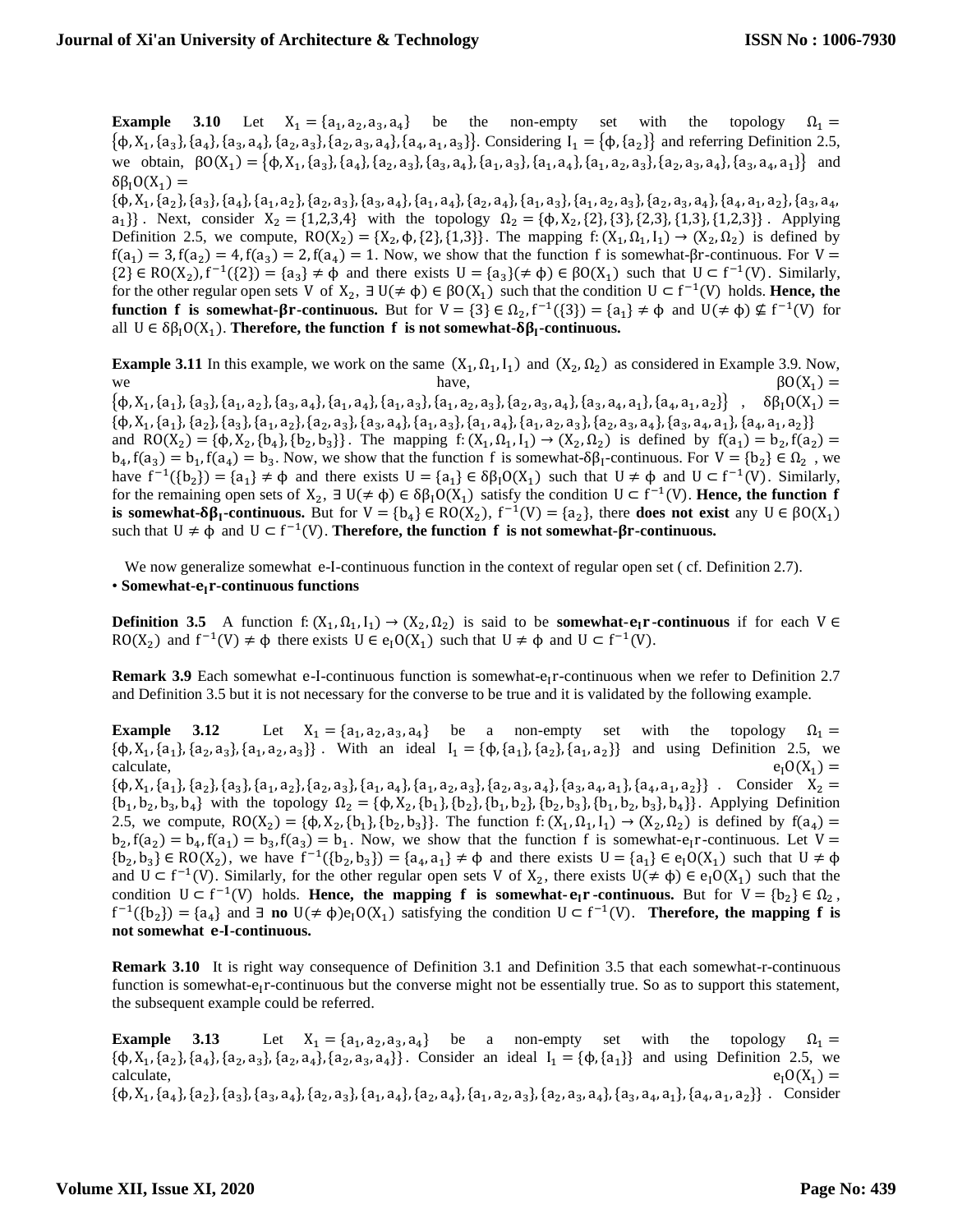$X_2 = \{b_1, b_2, b_3, b_4\}$  with the topology  $\Omega_2 = \{\phi, X_2, \{b_1\}, \{b_2\}, \{b_1, b_2\}, \{b_2, b_3\}, \{b_1, b_2, b_3\}\}\$ . Applying Definition 2.5, we compute,  $RO(X_2) = {\phi, X_2, \{b_1\}, \{b_2, b_3\}}$ . The function f:  $(X_1, \Omega_1) \rightarrow (X_2, \Omega_2)$  is defined by  $f(a_4) =$  $b_2, f(a_2) = b_4, f(a_1) = b_3, f(a_3) = b_1$ . Now, we show that the function f is somewhat-e<sub>I</sub>r-continuous. Let  $V =$  ${b_2, b_3} \in RO(X_2)$  we have  $f^{-1}({b_2, b_3}) = {a_4, a_1} \neq \emptyset$  and there exists  $U = {a_4} \in e_1O(X_1)$  such that  $U \neq \emptyset$ and  $U \subset f^{-1}(V)$ . Similarly, for the other regular open sets V of  $X_2$ , there exists  $U(\neq \phi) \in e_1O(X_1)$  such that the condition  $U \subset f^{-1}(V)$  holds. **Hence, the mapping f is somewhat-** $e_1r$ **-continuous.** But for  $V = \{b_1\} \in RO(X_2)$ ,  $f^{-1}(\{b_1\}) = \{a_3\}$  and there **exists no**  $U(\neq \phi) \in \Omega_1$  satisfying the condition  $U \subset f^{-1}(V)$ . **Therefore, the mapping is not somewhat--continuous.**

Next, we further generalize the concept of somewhat- $\delta\beta_I$ -continuous function with reference to regular-open sets and define somewhat- $\delta \beta_1 r$ -continuous function, which is also a generalization of somewhat- $\beta r$ -continuous function (cf. Definition 3.3 and Definition 3.4 ).

# • Somewhat- $\delta \beta_1$ r-continuous functions

**Definition 3.6** A function  $f: (X_1, \Omega_1, I_1) \to (X_2, \Omega_2)$  is said to be **somewhat-** $\delta \beta_1 r$ **-continuous** if for each V  $\in$ RO(X<sub>2</sub>) and  $f^{-1}(V) \neq \phi$  there exists  $U \in \delta \beta_1 O(X_1)$  such that  $U \neq \phi$  and  $U \subset f^{-1}(V)$ .

**Remark 3.11** In view of Definition 3.4 and Definition 3.6, it is clear that every somewhat- $\delta \beta_1$ -continuous function is somewhat- $\delta \beta_1 r$ -continuous but the converse may not hold necessarily. This assertion has been justified by Example 3.14.

It is a direct consequence of Definition 3.3 and Definition 3.6 that every somewhat-βr-continuous function is somewhat- $\delta \beta_1$ r-continuous although the converse may not be valid always. The non validation of the converse part has been assured by Example 3.14.

**Example 3.14** Let  $X_1 = \{a_1, a_2, a_3, a_4\}$  be the non-empty set with the topology  $\Omega_1 =$  $\{\phi, X_1, \{a_3\}, \{a_4\}, \{a_3, a_4\}, \{a_2, a_3\}, \{a_2, a_3, a_4\}, \{a_4, a_1, a_3\}\}$ . Now, considering  $I_1 = \{\phi, \{a_2\}\}\$  and referring Definition 2.5, we obtain,  $\beta O(X_1)$  $\beta O(X_1) =$  $\{\boldsymbol{\phi}, \mathrm{X}_1, \{\mathrm{a}_3\}, \{\mathrm{a}_4\}, \{\mathrm{a}_2, \mathrm{a}_3\}, \{\mathrm{a}_3, \mathrm{a}_4\}, \{\mathrm{a}_1, \mathrm{a}_3\}, \{\mathrm{a}_1, \mathrm{a}_4\}, \{\mathrm{a}_1, \mathrm{a}_2, \mathrm{a}_3\}, \{\mathrm{a}_2, \mathrm{a}_3, \mathrm{a}_4\}, \{\mathrm{a}_3, \mathrm{a}_4, \mathrm{a}_1\}$  $\{\}$  and  $\delta\beta_{I}O(X_{1})\{\phi,X_{1},\{a_{2}\},\{a_{3}\},\{a_{4}\},\{a_{1},a_{2}\},\{a_{2},a_{3}\},\{a_{3},a_{4}\},\{a_{1},a_{4}\},\{a_{2},a_{4}\},\{a_{1},a_{3}\},\{a_{1},a_{2},a_{3}\},\{a_{2},a_{3},a_{4}\},\{a_{4},a_{1},a_{2}\},\{a_{1},a_{2},a_{3}\},\{a_{1},a_{2},a_{3}\},\{a_{1},a_{1},a_{2}\},\{a_{1},a_{1},a_{2}\},\{a_{1},a_{1$  $\{a_3, a_4, a_1\}$ . Next, consider  $X_2 = \{1, 2, 3, 4\}$  with the topology  $\Omega_2 = \{\phi, X_2, \{2\}, \{3\}, \{2, 3\}, \{1, 2, 3\}\}$ . Referring Definition 2.5, we compute,  $RO(X_2) = \{X_2, \phi, \{2\}, \{1,3\}\}\.$  The mapping  $f: (X_1, \Omega_1, I_1) \rightarrow (X_2, \Omega_2)$  is defined by  $f(a_2) = 2$ ,  $f(a_4) = 4$ ,  $f(a_1) = 3$ ,  $f(a_3) = 1$ . Now, we show that the mapping f is somewhat-  $\delta \beta_1 r$  -continuous. For this,  $V = \{2\} \in RO(X_2)$ ,  $f^{-1}(V) = \{a_2\} \neq \emptyset$  and there exists  $U = \{a_2\} \in$  $δβ₁O(X₁)$  such that  $U ≠ φ$  and  $U ⊂ f^{-1}(V)$ . Similarly, for the other regular open sets of  $X₂$ ,  $∃U(≠ φ) ∈$  $\delta \beta_1 O(X_1)$  such that the condition  $U \subset f^{-1}(V)$  holds. **Hence, the function f is somewhat-** $\delta \beta_1 r$ **-continuous.** But for  $V = \{3\} \in \Omega_2$ ,  $f^{-1}(\{3\}) = \{a_1\} \neq \emptyset$  and there **does not exist** any  $U \in \delta\beta_1O(X_1)$  such that  $U \neq \emptyset$  and  $U \subset$  $f^{-1}(V)$ . **Therefore, the function f is not somewhat-** $\delta \beta_1$ **-continuous.** It can also be verified that the function f is somewhat-δ $β_1r$ -continuous but not somewhat- $βr$ -continuous, by considering the same example.

Finally, we set to define most generalized form of somewhat continuous functions, which is Almost- $\delta\beta_I$ -somewhat continuous function.

## $\cdot$  Almost- $\delta \beta_1$ r-somewhat continuous functions

**Definition 3.7** Let  $f: (X_1, \Omega_1, I_1) \to (X_2, \Omega_2)$  be a function such that  $f^{-1}(X_2) = X_1$ ,  $f^{-1}(\phi) = \phi$  then the function f is known as **Almost-** $\delta \beta_1 r$ **-somewhat continuous** if for each  $V \in RO(X_2)$  and  $f^{-1}(V) \neq \emptyset$ ,  $\exists U \in \delta \beta_1(X_1)$  such that  $U \neq \varphi(\neq X_1)$  and  $U \cap f^{-1}(V) \neq \varphi$ .

**Remark 3.12** Referring Definition 3.5 and Definition 3.7, it is clear that every somewhat  $e_1r$ -continuous function is Almost- $\delta \beta_1 r$ -somewhat continuous although the converse may not hold essentially.

Noticing Definition 3.6 and Definition 3.7, it is clear that each somewhat-δ $β₁r$ -continuous function is Almost- $\delta \beta_1$ r-somewhat continuous but the converse may not hold. Both these conclusions have been justified by Example 3.12.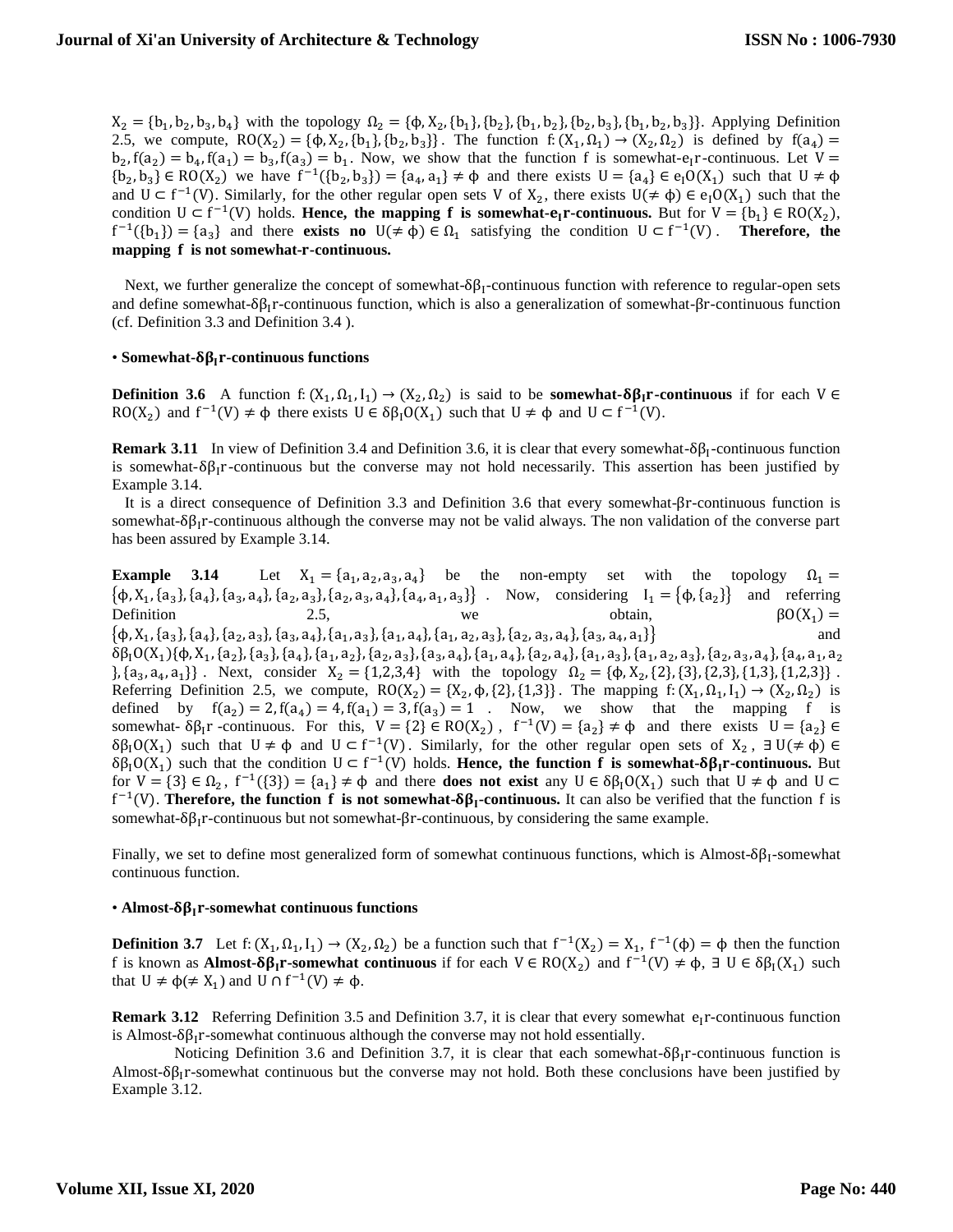**Example 3.15** Let  $X_1 = \{a_1, a_2, a_3, a_4\}$  be the non-empty set with the topology  $\Omega_1 =$  $\{\phi, X_1, \{a_2\}, \{a_4\}, \{a_2, a_4\}, \{a_2, a_3\}, \{a_2, a_3, a_4\}, \{a_4, a_1, a_2\}\}\.$  Considering  $I_1 = \{\phi, \{a_3\}\}\$  and applying Definition 2.5, we calculate,  $e_1O(X_1$  $e_1O(X_1) =$  $\{\boldsymbol{\varphi}, \text{X}_1, \{\text{a}_2\}, \{\text{a}_3\}, \{\text{a}_4\}, \{\text{a}_2, \text{a}_3\}, \{\text{a}_3, \text{a}_4\}, \{\text{a}_1, \text{a}_4\}, \{\text{a}_2, \text{a}_4\}, \{\text{a}_2, \text{a}_3, \text{a}_4\}, \{\text{a}_4, \text{a}_1, \text{a}_2\}, \{\text{a}_3, \text{a}_4, \text{a}_1\}$ }} and  $\delta\beta_{1}O(X_{1})\{\phi,X_{1},\{a_{2}\},\{a_{3}\},\{a_{4}\},\{a_{1},a_{2}\}\{a_{2},a_{3}\},\{a_{3},a_{4}\},\{a_{1},a_{4}\},\{a_{1},a_{3}\},\{a_{2},a_{4}\},\{a_{1},a_{2},a_{3}\},\{a_{2},a_{3},a_{4}\},\{a_{4},a_{1},a_{2}\},$  $\{a_3, a_4, a_1\}$ . Let  $X_2 = \{1,2,3,4\}$  with the topology  $\Omega_2 = \{\phi, X_2, \{1\}, \{2\}, \{1,2\}, \{2,3\}, \{1,2,3\}\}$ . By using Definition 2.5, we obtain,  $RO(X_2) = \{X_2, \phi, \{1\}, \{2,3\}\}\$ . The mapping f:  $(X_1, \Omega_1, I_1) \to (X_2, \Omega_2)$  is defined by  $f(a_1) =$ 1,  $f(a_2) = 2$ ,  $f(a_3) = 4$ ,  $f(a_4) = 3$ . Now, we show that function f is Almost- $\delta \beta_1 r$ -somewhat continuous. For V =  $\{1\} \in \text{RO}(X_2)$ ,  $f^{-1}(\{1\}) = \{a_1\} \neq \emptyset$  and there exists  $U = \{a_4, a_1\} \in \delta \beta_1 O(X_1)$  such that  $U \neq \emptyset (\neq X_1)$  and  $U \cap$  $f^{-1}(V) = \{a_1\} \neq \phi$ . Similarly, for the remaining regular open sets V of  $X_2$ ,  $\exists U (\neq \phi \text{ and } X_1) \in \delta \beta_1 O(X_1)$  such that the condition,  $U \cap f^{-1}(V) \neq \emptyset$  holds. **Hence, the function f is Almost-** $\delta \beta_1 r$ **-somewhat continuous.** But for  $V =$  $\{1\} \in \text{RO}(X_2)$ ,  $f^{-1}(\{1\}) = \{a_1\}$ , there **does not exist** any  $U \in e_1O(X_1)$  such that  $U \neq \emptyset$  and  $U \subset f^{-1}(V)$ . **Therefore, the function f is not somewhat-** $e_1r$ **-continuous.** In addition, it has been also verified in this example

that the function f is Almost- $\delta \beta_1 r$ -somewhat continuous but not somewhat- $\delta \beta_1 r$ -continuous.

**Remark 3.13** The inter-continuity connections of somewhat functions have been displayed in figure 1





## IV SOME IMPORTANT RESULTS

In this section, we have proved that for all x belonging to X, there exists a set B which is a member of  $βO(X)$  such that x belongs to B. Certain composite maps of various somewhat functions have been also discussed.

**Theorem 4.1** Let  $(X, \Omega)$  be the topological space and  $\beta O(X)$  be the collection of  $\beta$ -open sets. Then for each x belonging to X, there exists at least one  $\beta$ -open set containing it.

**Proof.** Let X be a nonempty set with the topology  $\Omega(X)$ . The collection of open sets is  $\{U_{\alpha}\}_{{\alpha}\in I}$  and the collection F of closed sets is  ${V_\delta}_{\delta \in k}$ .

Now, we consider the following cases for the desired result.

**Case I** For each  $x \in X$ ,  $\exists$  an index  $\beta \in J$  such that  $U_{\beta} \in \Omega(X)$  and  $x \in U_{\beta}$ . We know that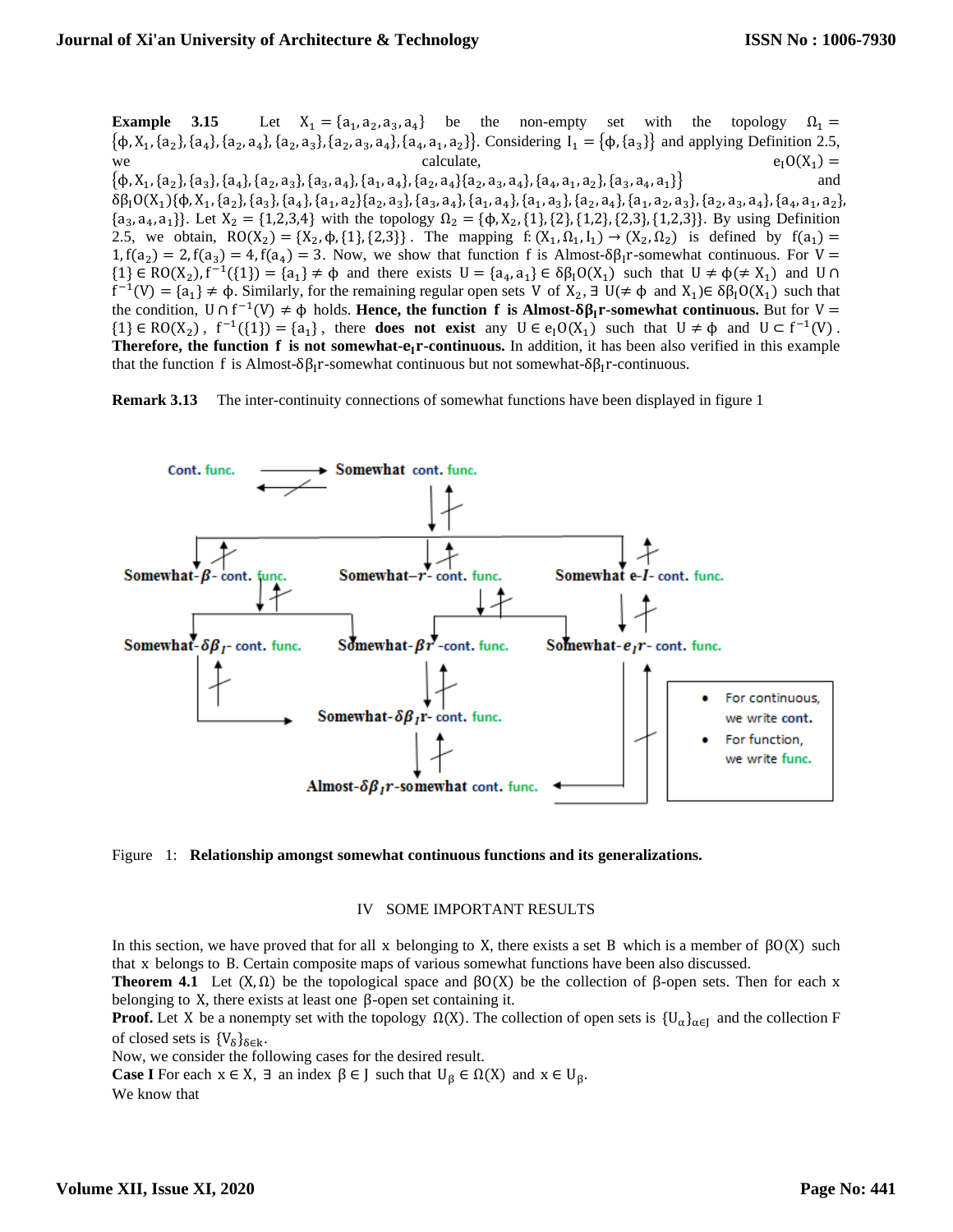$\Omega(X) \subset \beta O(X)$ . Hence, for each  $x \in X$ ,  $\exists$  one  $\beta$ -open set containing it. **Case II** Let  $x \in X$  and  $x \notin U_\alpha (\neq X)$  for each  $\alpha \in J$ Now, we construct  $U_{\alpha} \cup \{x\} = W$  (say) (4.1) We show that  $W(\neq X) \in \beta O(X)$ For  $V_{\delta} \in F$ , if  $W \subseteq X(V_{\delta} = X$ , where X is the smallest closed set containing W), then trivially  $W \in \beta O(X)$ . Next, we consider  $W \subseteq V_{\delta} \in F$  (since,  $V_{\delta} \subset X$ ). In view of Definition 2.5, it is enough if we show the following:  $W \subseteq cl(Int(cl(W)))$  (4.2) Now, by construction, we have,  $cl(W) = V_{\delta}$ 

By taking interior on both the sides, we have,

 $Int(cl(W)) = Int(V_\delta) = U_\alpha$  (cf. relation (4.1))

Now, by taking closure on both the sides, we get,  $cl(int(cl(W))) = cl(U_\alpha) = V_\delta.$ 

Since,  $W \subseteq V_{\delta}$ , hence, relation (4.2) follows directly,

Finally, we conclude that W is a  $\beta$ -open set containing  $x \in X$ .

**Theorem 4.2** Let  $g: (X_1, \Omega_1) \to (X_2, \Omega_2)$  and  $h: (X_2, \Omega_2) \to (X_3, \Omega_3)$  be two functions, where g be surjective. Then the following hold.

(1). If g is somewhat-  $\beta$  -continuous and h is somewhat continuous then hog:  $(X_1, \Omega_1) \rightarrow (X_3, \Omega_3)$  is somewhat-β-continuous function,

(2). If g is somewhat-β-continuous and h is continuous then hog:  $(X_1, \Omega_1) \to (X_3, \Omega_3)$  is somewhat-β-continuous function,

**(3).** If g is somewhat continuous and h is somewhat continuous then hog:  $(X_1, \Omega_1) \rightarrow (X_3, \Omega_3)$  is somewhat continuous function,

**(4).** If g is somewhat continuous and h is continuous then hog:  $(X_1, \Omega_1) \to (X_3, \Omega_3)$  is somewhat continuous function.

**Proof.** (1). Suppose G belongs to  $\Omega_3$  and in view of Definition 3.2, for  $(hog)^{-1}(G) \neq \varphi$ , we show that there exists  $U \in \beta O(X_1)$  such that  $U \neq \varphi$  and  $U \subset (h \circ g)^{-1}(G)$ .

Now, consider  $g^{-1}(h^{-1}(G)) \neq \phi$  then  $h^{-1}(G) \neq \phi$ . Since, the function h is somewhat continuous, there exists  $V \in \Omega_2$ , such that

$$
V \neq \phi \text{ and } V \subset h^{-1}(G) \text{ (cf.Definition 2.6)} \tag{4.3}
$$

By hypothesis, the function g is surjective, this implies

 $g^{-1}(V) \neq \phi$  and from relation (4.3), we have,

$$
g^{-1}(V) \subset g^{-1}(h^{-1}(G))
$$
\n(4.4)

Since, the function g is somewhat-β-continuous. Therefore, there exists  $U \in \beta O(X_1)$  such that  $U \neq \phi$  and  $U \subset g^{-1}(V)$ .

Now, considering relation (4.4), we conclude that

$$
U \subset g^{-1}(h^{-1}(G)) = (hog)^{-1}(G)
$$
.

Finally, it has been concluded that hog:  $(X_1, \Omega_1) \rightarrow (X_3, \Omega_3)$  is somewhat- $\beta$ -continuous. Similarly, we can prove the remaining parts of the Theorem.

**Remark 4.1** If functions  $g: (X_1, \Omega_1) \to (X_2, \Omega_2)$  and h:  $(X_2, \Omega_2) \to (X_3, \Omega_3)$  are somewhat-β-continuous then it is not necessarily true that hog is somewhat-β-continuous function.

**Example 4.1** Let  $X_1 = \{a_1, a_2, a_3, a_4\}$  be the non-empty set with the topology  $\Omega_1 =$  $\{\phi, X_1, \{a_1\}, \{a_2\}, \{a_1, a_2\}, \{a_2, a_3\}, \{a_1, a_2, a_3\}\}$ . Applying Definition 2.5, we calculate,  $\beta O(X_1)$  =  $\{\phi, X_1, \{a_1\}, \{a_2\}, \{a_1, a_2\}, \{a_2, a_3\}, \{a_1, a_4\}, \{a_2, a_4\}, \{a_2, a_3, a_4\}, \{a_4, a_1, a_2\}, \{a_1, a_2, a_3\}\}\.$  Let  $X_2 = \{1, 2, 3, 4\}$  with the topology  $\Omega_2 = {\phi, X_2, {1}, {2,3}, {1,2,3}}$  . Again using Definition 2.5, we obtain,  $\beta O(X_2) =$  $\{\phi, X_2, \{1\}, \{2\}, \{3\}, \{1,2\}, \{2,3\}, \{3,4\}, \{1,4\}, \{2,4\}, \{1,3\}, \{a_1, a_2, a_3\}, \{a_2, a_3, a_4\}, \{a_3, a_4, a_1\}, \{a_4, a_1, a_2\}\}$ . Suppose  $X_3 = \{a_1, a_2, a_3, a_4\}$  and  $\Omega_3 = \{\phi, X_3, \{a_1\}, \{a_2\}, \{a_1, a_2\}, \{a_2, a_3\}, \{a_1, a_2, a_3\}\}\.$  The mapping  $g: (X_1, \Omega_1) \to (X_2, \Omega_2)$ is defined by  $g(a_1) = 1$ ,  $g(a_2) = 2$ ,  $g(a_3) = 3$ ,  $g(a_4) = 4$ . It can be verified that for each  $V \in \tau_2$ ,  $g^{-1}(V) \neq \phi$ , there exists  $U(\neq \phi) \in \beta O(X_1)$  such that  $U \subset f^{-1}(V)$ . Hence, the function g is somewhat- $\beta$ -continuous function.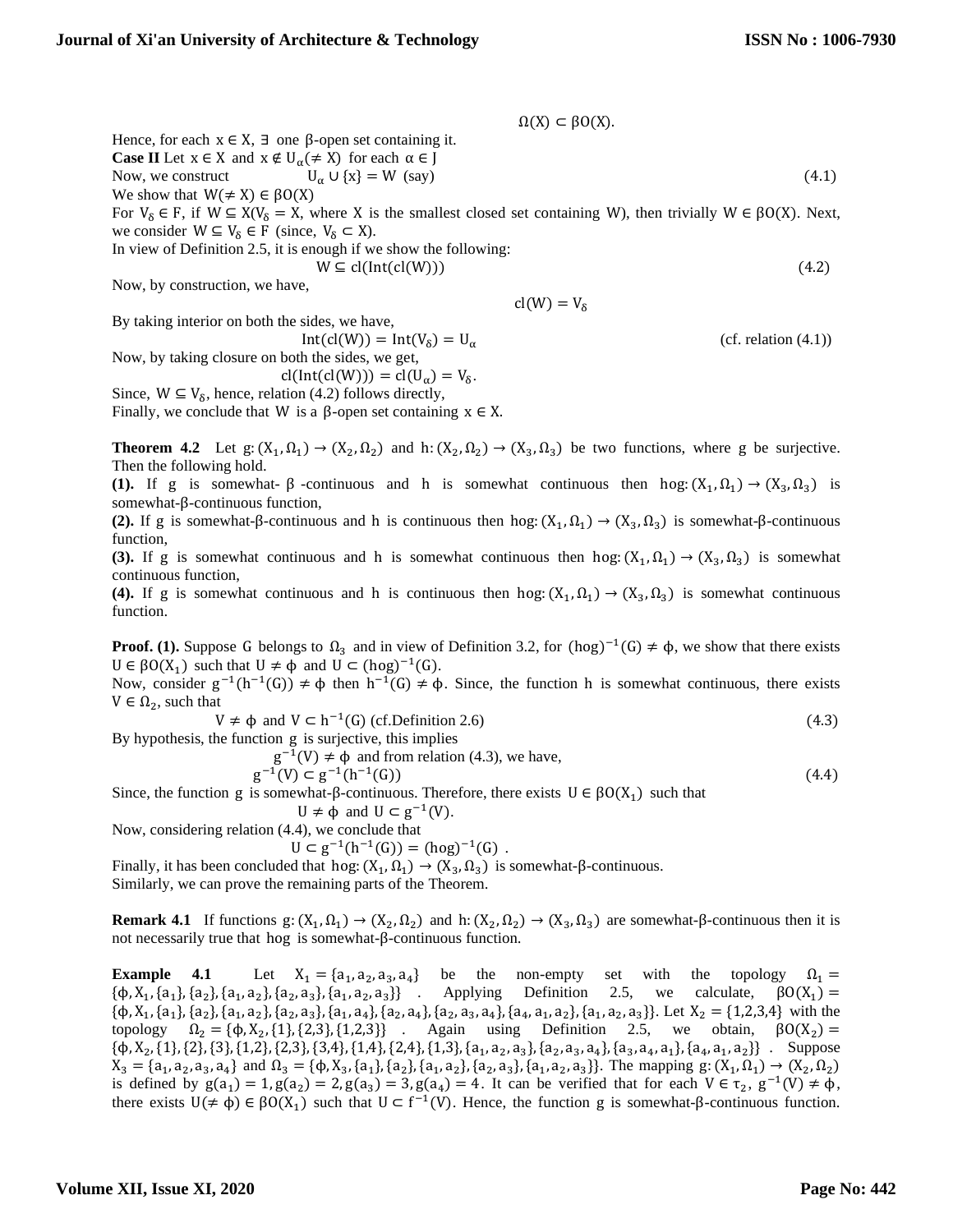Another mapping h:  $(X_2, \Omega_2) \rightarrow (X_3, \Omega_3)$  is defined by  $h(1) = a_3$ ,  $h(2) = a_2$ ,  $h(3) = a_1$ ,  $h(4) = a_4$ . It can also verified that the mapping h is somewhat-β-continuous function. But for  $G = \{a_1\} \in \Omega_3$ ,  $(hog)^{-1}(\{a_1\}) = \{a_3\} \neq$  $\phi$ , there **does not exists** any  $U \in \beta O(X_1)$  such that  $U \subset (h \circ g)^{-1}(\{a_1\})$ . **Hence, the hog is not somewhat--continuous function.** 

**Theorem 4.3** Let  $g: (X_1, \Omega_1, I_1) \to (X_2, \Omega_2)$  and  $h: (X_2, \Omega_2) \to (X_3, \Omega_3)$  be two mappings, with g surjective. Then the following hold.

(1). If g is somewhat-  $\delta\beta_1$ -continuous and h is somewhat continuous then hog:  $(X_1, \Omega_1, I_1) \rightarrow (X_3, \Omega_3)$  is somewhat- $\delta \beta_I$ -continuous,

(2). If g is somewhat-  $\delta \beta_1$  -continuous and h is continuous then hog:  $(X_1, \Omega_1, I_1) \rightarrow (X_3, \Omega_3)$  is somewhat- $\delta \beta_I$ -continuous.

**Proof.** (1). Suppose W belongs to  $\Omega_3$  and for  $(hog)^{-1}(W) \neq \phi$ , we show that there exists  $U \in \delta \beta_1 O(X_1)$  such that  $U \neq \phi$  and  $U \subset (hog)^{-1}(W)$  (cf. Definition 3.4).

Consider  $g^{-1}(h^{-1}(W)) \neq \phi$  then  $h^{-1}(W) \neq \phi$ . Since, the function h is somewhat continuous, there exists V  $\in$  $\Omega_2$ , such that

 $V \neq \phi$  and  $V \subset h^{-1}(W)$  (cf. Definition 2.6) (4.5)

By hypothesis, the function g is surjective, this implies

 $g^{-1}(V) \neq \phi$  and from relation (4.5), we have,

$$
g^{-1}(V) \subset g^{-1}(h^{-1}(W))
$$
\n
$$
g^{-1}(V) \subset g^{-1}(h^{-1}(W))
$$
\n
$$
g(x) = g^{-1}(h^{-1}(W))
$$
\n
$$
g(x) = g^{-1}(h^{-1}(W))
$$
\n
$$
g(x) = g^{-1}(h^{-1}(W))
$$
\n
$$
g(x) = g^{-1}(h^{-1}(W))
$$
\n
$$
g(x) = g^{-1}(h^{-1}(W))
$$
\n
$$
g(x) = g^{-1}(h^{-1}(W))
$$
\n
$$
g(x) = g^{-1}(h^{-1}(W))
$$
\n
$$
g(x) = g^{-1}(h^{-1}(W))
$$
\n
$$
g(x) = g^{-1}(h^{-1}(W))
$$
\n
$$
g(x) = g^{-1}(h^{-1}(W))
$$
\n
$$
g(x) = g^{-1}(h^{-1}(W))
$$
\n
$$
g(x) = g^{-1}(h^{-1}(W))
$$
\n
$$
g(x) = g^{-1}(h^{-1}(W))
$$
\n
$$
g(x) = g^{-1}(h^{-1}(W))
$$
\n
$$
g(x) = g^{-1}(h^{-1}(W))
$$
\n
$$
g(x) = g^{-1}(h^{-1}(W))
$$
\n
$$
g(x) = g^{-1}(h^{-1}(W))
$$
\n
$$
g(x) = g^{-1}(h^{-1}(W))
$$
\n
$$
g(x) = g^{-1}(h^{-1}(W))
$$
\n
$$
g(x) = g^{-1}(h^{-1}(W))
$$
\n
$$
g(x) = g^{-1}(h^{-1}(W))
$$
\n
$$
g(x) = g^{-1}(h^{-1}(W))
$$
\n
$$
g(x) = g^{-1}(h^{-1}(W))
$$
\n
$$
g(x) = g^{-1}(h^{-1}(W))
$$
\n
$$
g(x) = g^{-1}(h^{-1}(W))
$$
\n
$$
g(x) = g^{-1}(h^{-1}(W))
$$
\n
$$
g(x) = g^{-1}(h^{-1}(W))
$$
\n
$$
g(x) = g^{-1}(h^{-1}(W))
$$
\n
$$
g(x) = g^{-1}(h^{-1}(W))
$$
\n
$$
g(x) = g^{-1
$$

Since, the function g is somewhat- $\delta \beta_1$ -continuous. Therefore, there exists  $U \in \delta \beta_1 O(X_1)$  such that  $U \neq \phi$  and  $U \subset g^{-1}(V)$ .

Next, considering relation (4.6), we conclude that

 $U \subset g^{-1}(h^{-1}(W)) = (hog)^{-1}(W)$ .

In view of Definition 3.4, it has been concluded that hog:  $(X_1, \Omega_1, I_1) \to (X_3, \Omega_3)$  is somewhat-δβ<sub>I</sub>-continuous. **(2).** Following the technique of part (1), the proof is direct.

**Remark 4.2** If functions  $g: (X_1, \Omega_1, I_1) \to (X_2, \Omega_2, I_2)$  and  $h: (X_2, \Omega_2, I_2) \to (X_3, \Omega_3)$  are somewhat- $\delta \beta_I$ -continuous then it is not essentially true that the hog is somewhat- $\delta \beta_I$ -continuous function.

## V CONCLUSION

The concept of somewhat continuous function has been generalized in the form of somewhat- r -continuous functions, somewhat- β -continuous functions and Almost somewhat continuous functions. These somewhat functions have been further generalized in the context of regular open, β-open sets and δβ<sub>I</sub>-open sets. Somewhat e-I-continuous function is also generalized to somewhat- $e_1r$ -continuous function. Finally, we have noted that Almost- $\delta \beta_1$ r-somewhat continuous function is the most generalized version of somewhat functions. It has been also proved that for all x belonging to X, there exists a set B, which is a member of  $\beta O(X)$  such that x belongs to B. Moreover, different composite maps of somewhat functions have been discussed. The concept of somewhat e - I -continuous functions may be extended to define somewhat e - I -homeomorphism to obtain somewhat e-I-homeomorphic image of the topological space X.

## **REFERENCES**

[1] M. E.Abd El-Monsef, E. F. Lashien, A. A Nasef., On I-open sets and I-continuous functions, Kyungpook Math. J., 32 (1992) 21 − 30.

[2] W. AL-Omeri, T. Noiri, Somewhat e-J-Continuous and Somewhat e-J-Open Functions Via Ideals, International Journal of Pure and Applied Mathematics, 107(2) (2016) 371 − 80.

[3] W. Al-Omeri, T. Noiri, AG<sub>τ<sup>\*</sup></sub>-sets, BG<sub>τ\*</sub>-sets and δβ<sub>I</sub>-open sets in Ideal Topological Spaces, International Journal of Advances in mathematics, 4 (2018) 25 − 33.

[4] S. Balasubramanian, C. Sandhya, Somewhat almost sg-continuous functions and Somewhat almost sg-open functions, International Journal of Mathematical Engineering and Science,  $1(8)$  (2012) 26 – 37.

[5] S.Balasubramanian, C. Sandhya, Saikumar, Somewhat rg-continuous functions and Somewhat sg-open functions, Indian Journal of Engineering, 1(1) (2012).